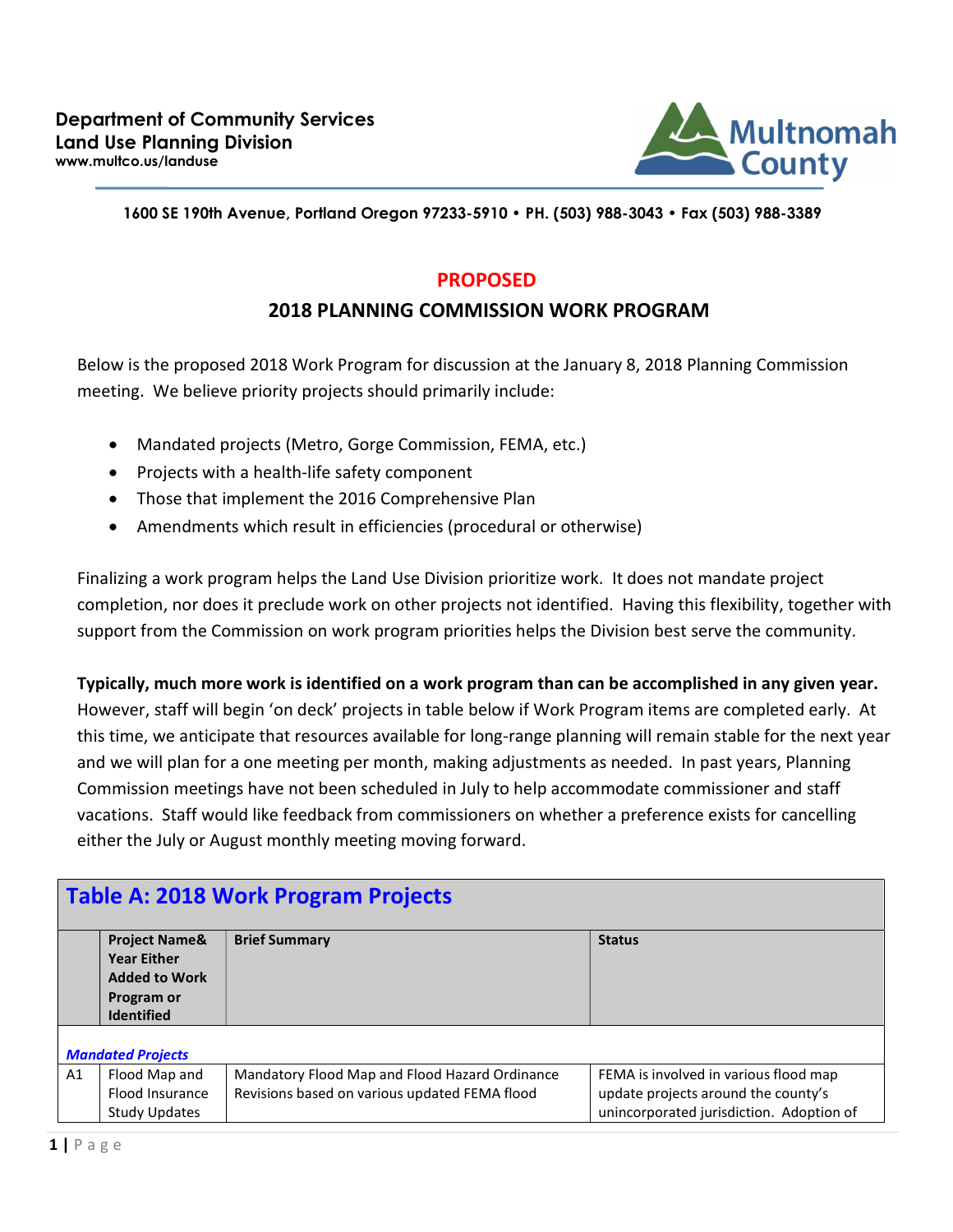|                | (PC-2013-2899),                    | studies. Multnomah County Flood Insurance Study         | revised maps and associated flood            |
|----------------|------------------------------------|---------------------------------------------------------|----------------------------------------------|
|                | (PC-2016-4907),                    | also will be updated.                                   | insurance study is mandatory and window      |
|                | (PC-2017-9502);                    |                                                         | to complete expected to fall in late 2018.   |
|                | 2013                               |                                                         |                                              |
| A2             | <b>NSA Cumulative</b>              | Amend Chapter 38 to incorporate provisions to           | Columbia River Gorge Commission has          |
|                | Effects                            | address cumulative effects to natural and cultural      | notified Multnomah County of the             |
|                | (PC-2013-3021);                    | resources.                                              | requirement to adopt mandated code           |
|                | 2013                               |                                                         | amendments by April 16, 2018. Preliminary    |
|                |                                    |                                                         | code amendment research has begun.           |
| A <sub>3</sub> | Housing Supply;                    | Senate Bill 1051 requires county to review and decide   | Not yet begun. A fix to a technical error in |
|                | 2018                               | on applications for certain housing developments        | the bill related to accessory dwelling units |
|                |                                    | containing affordable housing units within 100 days.    | (ADU) will likely occur during the 2018      |
|                |                                    | Establishes standards of review for decision on         | legislative session. Staff understands the   |
|                |                                    |                                                         |                                              |
|                |                                    | applications for certain housing developments located   | ADU provisions in Senate Bill 1051 were      |
|                |                                    | within urban growth boundary. Prohibits county from     | intended to only apply inside the UGB, but   |
|                |                                    | prohibiting building accessory dwelling units in areas  | that distinction was lost through a          |
|                |                                    | zoned for detached single-family dwellings. Requires    | scribner's error in the final bill.          |
|                |                                    | county to allow nonresidential place of worship to use  |                                              |
|                |                                    | real property for affordable housing (2017 Regular      |                                              |
|                |                                    | Session SB 1051).                                       |                                              |
|                |                                    |                                                         |                                              |
|                | <b>Health-Life Safety Projects</b> |                                                         |                                              |
| A4             | Fire Standards;                    | Implements Comprehensive Plan Policy 7.7: Fire safety   | Not yet begun                                |
|                | 2017                               | and mitigation standards in areas prone to wildfire     |                                              |
|                |                                    | risk. Also an action item identified in 2017 Multnomah  |                                              |
|                |                                    | County Natural Hazard Mitigation Plan                   |                                              |
|                |                                    | (https://multco.us/em/natural-hazard-mitigation-        |                                              |
|                |                                    | plan-document-library)                                  |                                              |
| A <sub>5</sub> | <b>Update Slope</b>                | Implements Comprehensive Plan Policy 7.1-7.2:           | Not yet begun                                |
|                | Hazard Maps;                       | Update slope hazard maps and regulations. Consider      |                                              |
|                | 2018                               | Policy 7.3: Development protection regulations in high  |                                              |
|                |                                    | liquefaction risk areas. Also an action item in 2017    |                                              |
|                |                                    | Multnomah County Natural Hazard Mitigation Plan         |                                              |
|                |                                    | (https://multco.us/em/natural-hazard-mitigation-        |                                              |
|                |                                    | plan-document-library)                                  |                                              |
| A6             | Mass                               | Implements Comprehensive Plan Policy 3.5: Mass          | A Briefing was held March 6, 2017            |
|                | Gatherings; 2016                   | Gatherings                                              | Staff has met with key agency stakeholders   |
|                |                                    |                                                         | and is researching regulatory options        |
|                |                                    |                                                         |                                              |
|                | <b>Efficiency Projects</b>         |                                                         |                                              |
| A7             | Surveys                            | Assess when a survey should be required to confirm      | Not yet begun                                |
|                | Required; 2016                     | new development is accurately sited, particularly with  |                                              |
|                |                                    | respect to property setbacks. Objective is to address   |                                              |
|                |                                    | issue of structures not being constructed in the        |                                              |
|                |                                    | approved locations.                                     |                                              |
| A8             | Lot of Record                      | Adopt historic tax assessment property configuration    | Not yet begun                                |
|                | Maps; 2017                         | maps and establish associated standards to help         |                                              |
|                |                                    | streamline Lot of Record (legal parcel) determinations. |                                              |
|                |                                    |                                                         |                                              |
|                | <b>Other Projects</b>              |                                                         |                                              |
| A <sub>9</sub> | <b>ESEE</b>                        | Updates to SEC habitat, SEC stream and SEC water        | Worksession held April 3, 2017               |
|                | Implementation                     | resource extent based off Comprehensive Plan ESEE       |                                              |
|                | (PC-2017-2728)                     | analyses                                                |                                              |
|                | 2017                               |                                                         |                                              |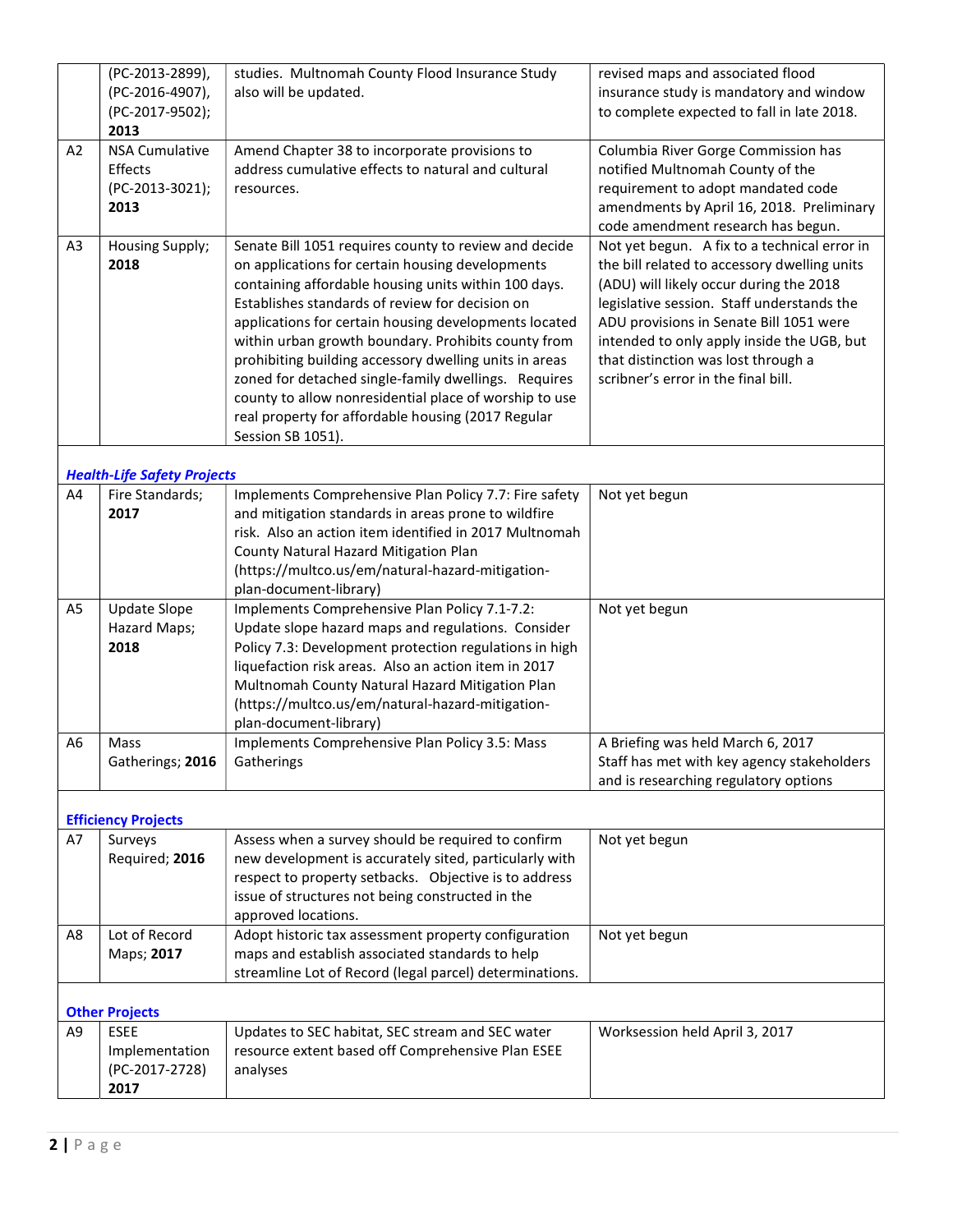| A10 | Omnibus<br>Housekeeping &<br>Mandated<br>Projects                                                                      | This is a general placeholder for housekeeping &<br>mandated items. Housekeeping items are typically<br>small corrections or simple code improvements<br>typically not requiring multiple Worksessions.<br>Mandated projects often are associated with specific<br>timelines directed by federal or state agencies. One<br>approach could package all amendments into an<br>annual omnibus ordinance. | Placeholder                                                                                                                                 |
|-----|------------------------------------------------------------------------------------------------------------------------|-------------------------------------------------------------------------------------------------------------------------------------------------------------------------------------------------------------------------------------------------------------------------------------------------------------------------------------------------------------------------------------------------------|---------------------------------------------------------------------------------------------------------------------------------------------|
| A11 | Grading and<br>Erosion Control,<br>Hillside<br>Development<br>and Large Fill<br>Regulations<br>(PC-2016-5384);<br>2017 | Implements Comprehensive Plan Policy 2.42, 2.43 &<br>2.44; Agricultural fill operations, grading and erosion<br>control regulations. Adds efficiency and clarity.                                                                                                                                                                                                                                     | Worksession held February 6, 2017                                                                                                           |
| A12 | Floating<br>Structure<br>Regulation<br>(PC-2016-4910);<br>2012                                                         | Implements Comprehensive Plan Policy 10.11:<br>Building, Plumbing, Electrical, Mechanical Standards<br>for Floating Structures                                                                                                                                                                                                                                                                        | Staff has begun exploring implementation<br>options related to Portland's role as the<br>contracted building agent for Multnomah<br>County. |

# Table B: 'On-Deck' Projects

- Unlikely to be advanced in 2018 given existing resources. Can be considered for advancement to Table A Project List during future annual work program discussions

|    | <b>Project Name&amp;</b>                 | <b>Brief Summary</b>                              | <b>Status</b> |
|----|------------------------------------------|---------------------------------------------------|---------------|
|    | <b>Year Either</b>                       |                                                   |               |
|    | <b>Added to Work</b>                     |                                                   |               |
|    | Program or                               |                                                   |               |
|    | <b>Identified</b>                        |                                                   |               |
|    |                                          |                                                   |               |
|    | Significant Environmental Concern Permit |                                                   |               |
| В1 | Update SEC                               | Implements Comprehensive Plan Policy 5.18 - 5.26: | Not yet begun |
|    | Maps, overlay                            | Update SEC maps and stream centerlines            |               |
|    | extent and                               |                                                   |               |
|    | stream                                   |                                                   |               |
|    | centerlines; 2017                        |                                                   |               |
| B2 | SEC-View                                 | Implements Comprehensive Plan Policy 5.47:        | Not yet begun |
|    | expansion in                             | Consider expanding SEC-v overlay to west slope of |               |
|    | West Hills; 2018                         | West Hills.                                       |               |

|                | <b>UADUILJIUII III</b> | CONSIGLE CADGHQING JEC V OVCHOV TO WEST SIODE OF          |               |
|----------------|------------------------|-----------------------------------------------------------|---------------|
|                | West Hills; 2018       | West Hills.                                               |               |
| B <sub>3</sub> | Consider               | Multnomah County produced aerial LiDAR based              | Not yet begun |
|                | adopting LiDAR         | maps identifying lands topographically visible at         |               |
|                | visibility maps to     | different altitudes above the ground from local           |               |
|                | exempt more            | Identified Viewing Areas. Project goal is to              |               |
|                | development            | legislatively adopt LiDAR based maps within the           |               |
|                | requests from          | boundaries of the SECv zoning district so staff has       |               |
|                | SECv review;           | authority to exempt projects from SECv review,            |               |
|                | 2016                   | which will not be visible. Staff currently must make      |               |
|                |                        | this determination through a land use review.             |               |
| <b>B4</b>      | SECv efficiencies;     | Create Type 1 review and/or exemption to SEC <sub>v</sub> | Not yet begun |
|                | 2016                   | permit for small projects, such as an addition, if pre-   |               |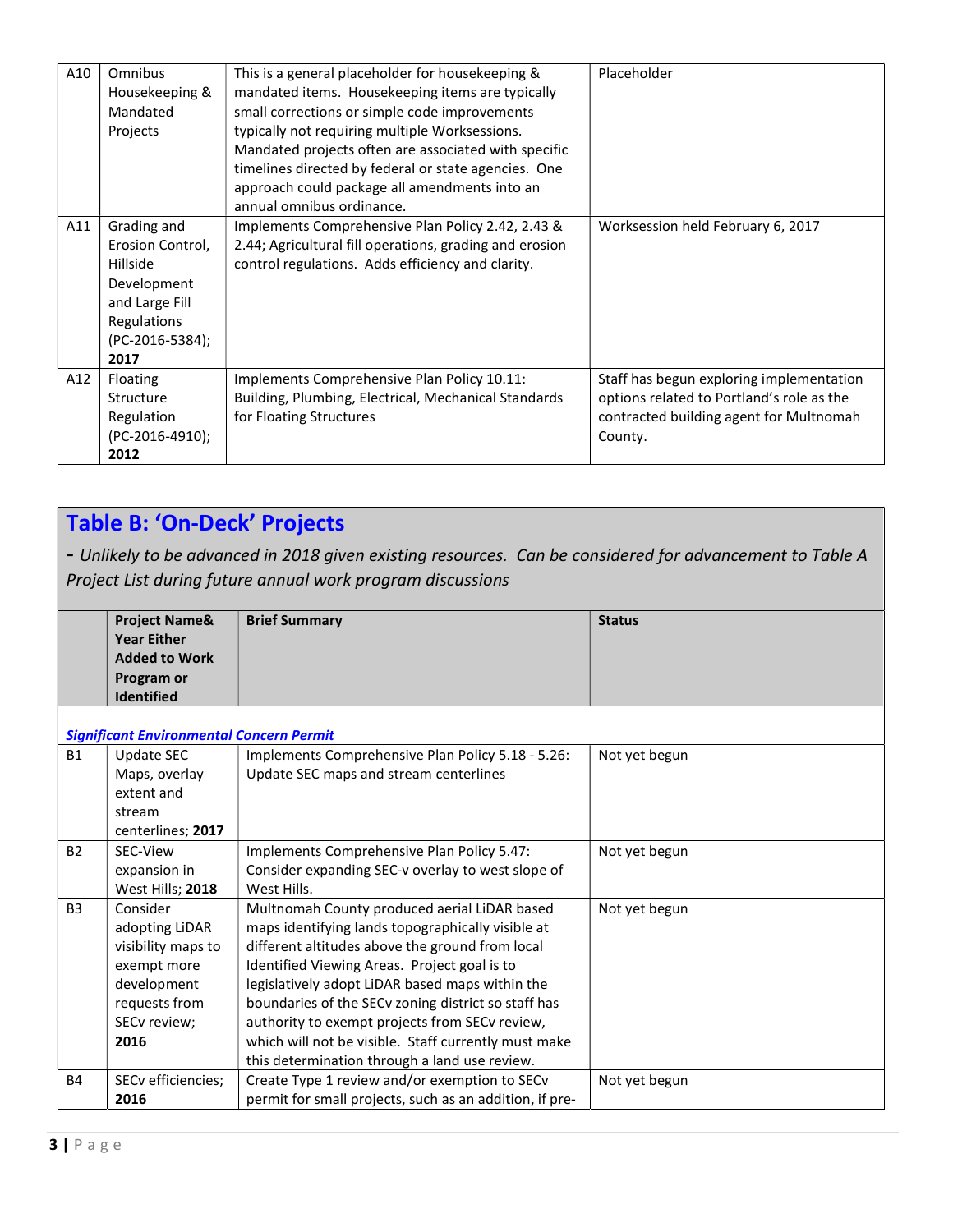|                |                                                            | defined colors and materials used. Will need to<br>define size of qualifying projects.                                                                                                                                                                                                                                            |                                       |
|----------------|------------------------------------------------------------|-----------------------------------------------------------------------------------------------------------------------------------------------------------------------------------------------------------------------------------------------------------------------------------------------------------------------------------|---------------------------------------|
| <b>B5</b>      | SEC-h building<br>footprint; 2018                          | Implements Comprehensive Plan Policy 5.36: Limit<br>size and footprint of houses in SEC-h overlay in order<br>to minimize harm to wildlife.                                                                                                                                                                                       | Not yet begun                         |
| <b>B6</b>      | <b>Tree Removal and</b><br>Tree Planting in<br>SEC-h; 2018 | Implements Comprehensive Plan Policy 5.40: Update<br>development requirements related to tree removal<br>and tree plantings.                                                                                                                                                                                                      | Not yet begun                         |
|                | <b>Other Permits</b>                                       |                                                                                                                                                                                                                                                                                                                                   |                                       |
| <b>B7</b>      | <b>Willamette River</b><br>Greenway<br>Updates; 2016       | Implements Comprehensive Plan Policy 5.15; Update<br>to WRG regulations                                                                                                                                                                                                                                                           | Not yet begun                         |
| B <sub>8</sub> | Non-Conforming<br>Uses; 2018                               | Update non-conforming use standards. Consider<br>other models including City of Portland, and<br>consider breaking standards into sub-categories<br>such as use, structure, and setback.                                                                                                                                          | Not yet begun                         |
| B9             | Signs; 2018                                                | Re-evaluate sign code provisions for possible<br>updates.                                                                                                                                                                                                                                                                         | Not yet begun                         |
| <b>B10</b>     | Cidery Rules;<br>2018                                      | Cidery rules based on HB 2159 & SB 677 (both bills<br>from 2017 Regular Session)                                                                                                                                                                                                                                                  | Not yet begun                         |
| <b>B11</b>     | Property Line<br>Adjustments (PC-<br>2014-3619); 2013      | Consider code amendments addressing whether lots<br>with road frontage should maintain that frontage<br>after a PLA. Also, assess standards related to septic<br>drainage systems. Consider adding flexibility to EFU<br>equal area requirements for PLAs to include adverse<br>possession claims and to fix encroachment issues. | Not yet begun                         |
| <b>B12</b>     | <b>Raising Fowl</b><br>(PC-2013-3094);<br>2014             | Define thresholds for raising of fowl (such as<br>chickens) for personal and commercial use                                                                                                                                                                                                                                       | Multiple work sessions have been held |
|                | <b>Misc. Projects</b>                                      |                                                                                                                                                                                                                                                                                                                                   |                                       |
| <b>B13</b>     | Emergency<br>Projects; 2018                                | Create expedited permit review process for<br>reconstruction in the event of widespread<br>community emergency. Establish requirement that<br>bond be submitted for all emergency<br>repair/response projects.                                                                                                                    | Not yet begun                         |
| <b>B14</b>     | Short Term<br><b>Rental</b> ; 2017                         | Add short-term rental definition and potentially<br>amend Home Occupation regulations to clarify how<br>much of home can be dedicated to short-term rental<br>and consider requiring owner occupancy                                                                                                                              | Not yet begun                         |
| <b>B15</b>     | Oxbow Park<br>District; 2018                               | Implements Comprehensive Plan Policy 8.11-1: Work<br>with Metro to develop a park zoning district for<br><b>Oxbow Park</b>                                                                                                                                                                                                        | Not yet begun                         |
| <b>B16</b>     | Temporary Use of<br>Live-aboard<br>Boats; 2018             | Implements Comprehensive Plan Policy 10.15:<br>Consider standards to allow temporary use of live-<br>aboard boats                                                                                                                                                                                                                 | Not yet begun                         |
| <b>B17</b>     | <b>Rest Stop</b><br>Facilities; 2018                       | Implements Comprehensive Plan Policy 10.15:<br>Consider appropriate review for rest stop facilities to<br>ensure compatibility with surrounding land use and<br>minimize environmental impacts                                                                                                                                    | Not yet begun                         |
| <b>B18</b>     | Historic<br>Preservation;<br>2017                          | Implements Comprehensive Plan Strategy 6.1-4:<br><b>Historic Preservation</b>                                                                                                                                                                                                                                                     | Not yet begun                         |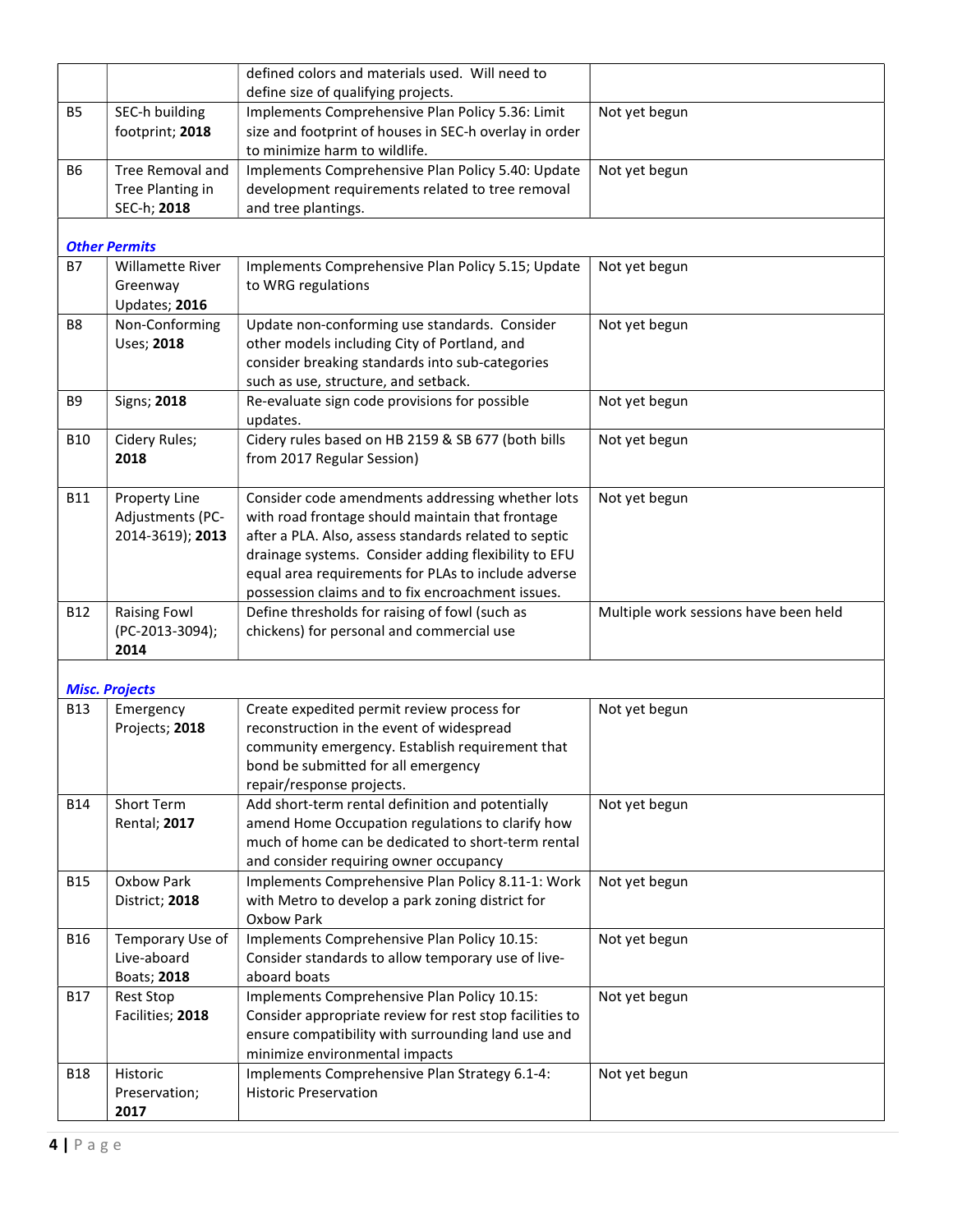| <b>B19</b> | <b>Rural Center</b><br>Commercial and<br>Industrial Uses;<br>2017                         | Implements Comprehensive Plan Policy 2.16: Rural<br>Center Commercial and Industrial Uses. Removes<br>limitation that Industrial Uses must serve the rural<br>community and surrounding area.                                                                                                                                                                                           | Initial scoping begun. Possible candidate for<br>housekeeping bill.                                                                                                                              |
|------------|-------------------------------------------------------------------------------------------|-----------------------------------------------------------------------------------------------------------------------------------------------------------------------------------------------------------------------------------------------------------------------------------------------------------------------------------------------------------------------------------------|--------------------------------------------------------------------------------------------------------------------------------------------------------------------------------------------------|
| <b>B20</b> | <b>EFU Replacement</b><br><b>Dwelling</b><br>(PC-2013-3193);<br>2015                      | Amend replacement dwelling standards in EFU zone<br>based on changes to state law in 2014 (HB 2746).<br>Expands provisions for replacement dwellings.                                                                                                                                                                                                                                   | Project has been scoped. Multnomah<br>County has authority to apply statute<br>directly until such time amendments are<br>approved. Expanded replacement dwelling<br>regulations sunset in 2024. |
| B21        | Code changes<br>related to<br>Measure 49<br>approved<br>dwellings and<br>properties; 2016 | Consider code amendments to reference unique<br>allowances and restrictions related to 2007 property<br>rights Ballot Measure 49 approved dwellings and<br>properties. Topics to research include but are not<br>limited to farm and forest zoning aggregation<br>requirements, PLA restrictions and references for<br>setbacks to different types of forest dwellings in CFU<br>zones. | Not yet begun. Possible candidate for<br>housekeeping bill.                                                                                                                                      |
| B22        | Biosolid pre-<br>treatment; 2018                                                          | Permits onsite treatment of septage prior to<br>application of biosolid on exclusive farm use land<br>using treatment facilities that are portable,<br>temporary and transportable by truck trailer during<br>authorized period of time (2017 Regular Session HB<br>2179).                                                                                                              | Not yet begun                                                                                                                                                                                    |
| <b>B23</b> | <b>Private Property</b><br>Burials; 2016                                                  | Assess whether land use code should be amended to<br>address requests for private property burials.<br>Preliminary goal is to have ability to authorize,<br>where allowable, in a short timeframe.                                                                                                                                                                                      | Not yet begun                                                                                                                                                                                    |
|            | <b>Public Facilities and Utilities</b>                                                    |                                                                                                                                                                                                                                                                                                                                                                                         |                                                                                                                                                                                                  |
| <b>B24</b> | <b>Public Facilities;</b><br>2017                                                         | Implements Comprehensive Plan Strategy 11.10-1:<br>Public Facilities. Requires alternatives analysis prior<br>to approving electrical substation or water system<br>storage tank or reservoir intending to solely serve<br>uses within the UGB.                                                                                                                                         | Not yet begun                                                                                                                                                                                    |
| <b>B25</b> | Water Supply;<br>2017                                                                     | Implements Comprehensive Plan Policy 11.12:<br>Water Supply. Requires water supply to new<br>development to either be connected to a public<br>water system capable of serving the development,<br>or a private system meeting volume and pressure<br>requirements of building and fire code.                                                                                           | Not yet begun                                                                                                                                                                                    |
| <b>B26</b> | Wastewater<br>Disposal; 2017                                                              | Implements Comprehensive Plan Policy 11.13:<br>Wastewater Disposal. Requires wastewater disposal<br>for new development to either occur by connection<br>to public sewer or by a private system meeting DEQ<br>regulations.                                                                                                                                                             | Not yet begun                                                                                                                                                                                    |
| <b>B27</b> | Undergrounding<br>Communication<br>Lines; 2017                                            | Implements Comprehensive Plan Strategy 11.14-2:<br>Undergrounding Communication Lines. Require<br>undergrounding of personal power and<br>communication lines serving new or replaced<br>development.                                                                                                                                                                                   | Not yet begun. Possible candidate for<br>housekeeping bill.                                                                                                                                      |
|            |                                                                                           | Procedures, Review Process, Use Assessment, Covenants, Tax Deferral                                                                                                                                                                                                                                                                                                                     |                                                                                                                                                                                                  |
| <b>B28</b> | Procedural<br>Provisions                                                                  | Update procedural provisions.                                                                                                                                                                                                                                                                                                                                                           | Planning Commission Worksessions held<br>10.1.12, 2.4.13 and 6.3.13. Project put on                                                                                                              |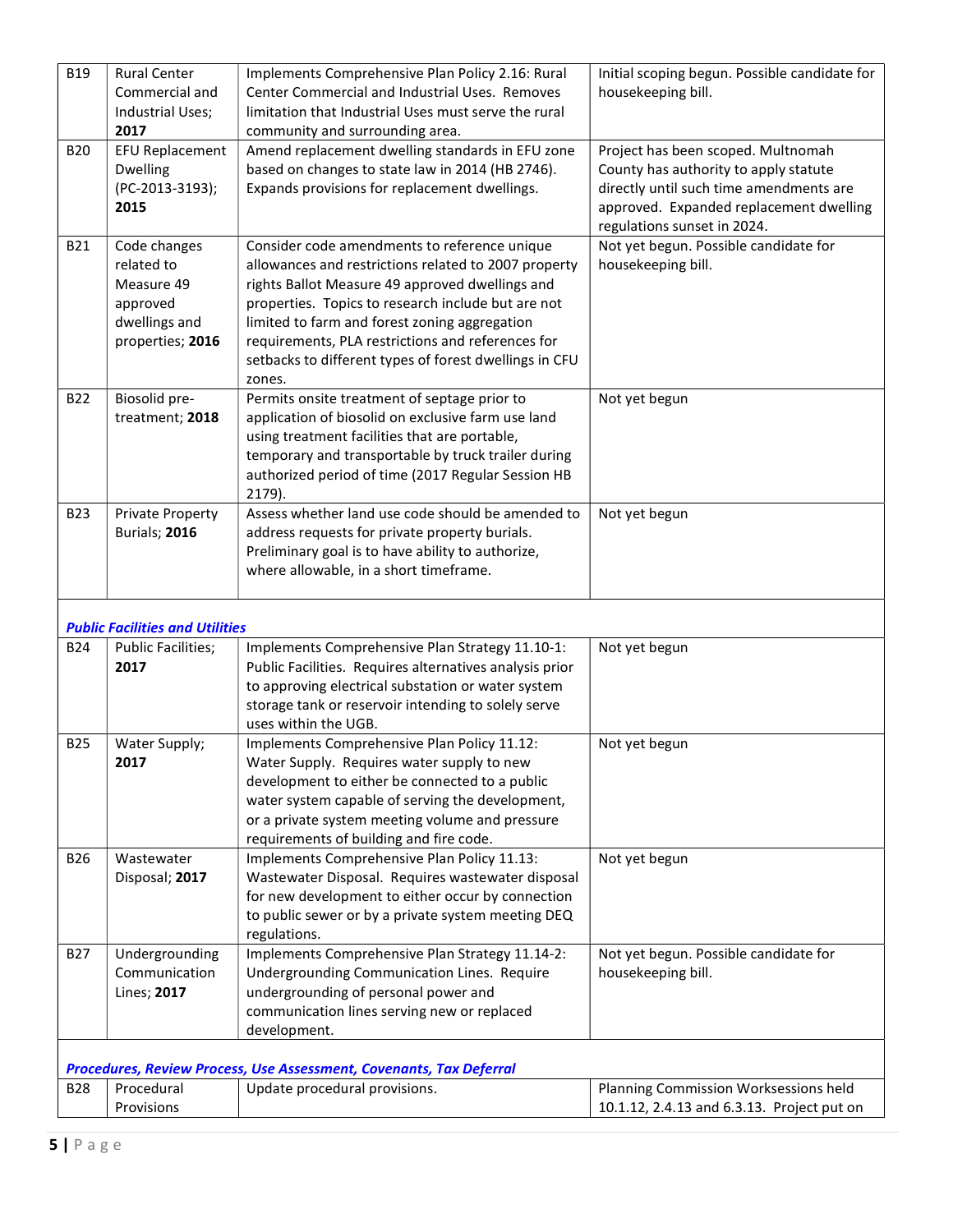| <b>B29</b> | Update (PC-2012-<br>2296); 2012<br>Expiration of<br>Type 1 permits;<br>2016                | Consider adding expiration language for Type 1<br>permits.                                                                                                                                                                                                                                                                                                                                                                                      | hold until after conclusion of Code<br>Consolidation.<br>Not yet begun                                                                                                                         |
|------------|--------------------------------------------------------------------------------------------|-------------------------------------------------------------------------------------------------------------------------------------------------------------------------------------------------------------------------------------------------------------------------------------------------------------------------------------------------------------------------------------------------------------------------------------------------|------------------------------------------------------------------------------------------------------------------------------------------------------------------------------------------------|
| <b>B30</b> | Lot of Record<br>Deed Restriction;<br>2017                                                 | Implements Comprehensive Plan Policy 3.3: Lot of<br><b>Record Deed Restriction</b>                                                                                                                                                                                                                                                                                                                                                              | Not yet begun                                                                                                                                                                                  |
| <b>B31</b> | Review<br>Processes; 2018                                                                  | Consider most appropriate review path for various<br>uses.                                                                                                                                                                                                                                                                                                                                                                                      | Not yet begun                                                                                                                                                                                  |
| <b>B32</b> | <b>Conditional Uses;</b><br>2018                                                           | Re-evaluate Conditional Use provisions to determine<br>if currently listed Conditional Uses are still<br>appropriate within each zoning district.                                                                                                                                                                                                                                                                                               | Not yet begun                                                                                                                                                                                  |
| <b>B33</b> | Right to Farm and<br>Forestry<br>Measures in RC &<br>MUA-20; 2018                          | Implements Comprehensive Plan Policy 2.32 &<br>Strategy 3.15-1 & 3.15-2: Implement right to farm<br>measures for new or expanding uses in RC zone<br>when adjacent to EFU or CFU zones. Implement<br>right to farm measures for new, replacement, or<br>expanded uses on MUA-20 zone when adjacent to<br>EFU or CFU. Includes deed restriction for new and<br>replacement dwellings and additions protecting<br>surrounding forestry practices. | Not yet begun. Possible candidate for<br>housekeeping bill.                                                                                                                                    |
| <b>B34</b> | Extending<br>Wildlife Habitat<br><b>Tax Deferral</b><br>Program<br>(PC-2015-4551);<br>2016 | Implements Comp Plan Policy 5.3 (Formerly Policy<br>3.2 of the 2015 Sauvie Island / Multnomah Channel<br>Rural Area Plan). Extends the county's wildlife<br>habitat tax deferral program to additional zoning<br>districts.                                                                                                                                                                                                                     | A briefing was held with the Planning<br>Commission. ODFW must take action<br>before county code amendments can be<br>adopted. Project advancement dependent<br>on ODFW resource availability. |

| Table C: Projects Completed Over Last Year |  |
|--------------------------------------------|--|
|                                            |  |

|                | <b>Project Name&amp;</b> | <b>Brief Summary</b>                                  | <b>Status</b>                     |
|----------------|--------------------------|-------------------------------------------------------|-----------------------------------|
|                | <b>Year Either</b>       |                                                       |                                   |
|                | <b>Added to Work</b>     |                                                       |                                   |
|                | Program or               |                                                       |                                   |
|                | <b>Identified</b>        |                                                       |                                   |
| C1             | Accessory                | More clearly define when a structure is accessory vs. | Final PC Hearing held 11.7.16     |
|                | <b>Structures</b>        | residential unit. Clarify ADUs not allowed.           | BCC Approved 2.23.17 (ORD #       |
|                | (PC-2016-4940);          |                                                       | 1242)                             |
|                | 2016                     |                                                       |                                   |
| C <sub>2</sub> | Wineries                 | Implements Comprehensive Plan Policy 3.21:            | Final PC Hearing held May 1, 2017 |
|                | (PC-2017-7341);          | Wineries                                              | BCC Approved 7.3.17 (ORD # 1249)  |
|                | 2017                     |                                                       |                                   |
| C <sub>3</sub> | <b>Farm Stands</b>       | Implements Comprehensive Plan Strategy 3.18-1,        | Final PC Hearing held 6.5.17      |
|                | (PC-2017-7340);          | Policy 3.19, Policy 3.20: Farm Stands                 | BCC Approved 7.3.17 (ORD # 1248)  |
|                | 2016                     |                                                       |                                   |
| C4             | Agri-Tourism             | Implements Comprehensive Plan Policy 3.26, Policy     | Final PC Hearing held 6.5.17      |
|                | (PC-2016-4864);          | 3.27: Agri-tourism                                    | BCC Hearing held $6.29.17 -$      |
|                | 2017                     |                                                       | Hearing was continued             |
|                |                          |                                                       | indefinitely.                     |